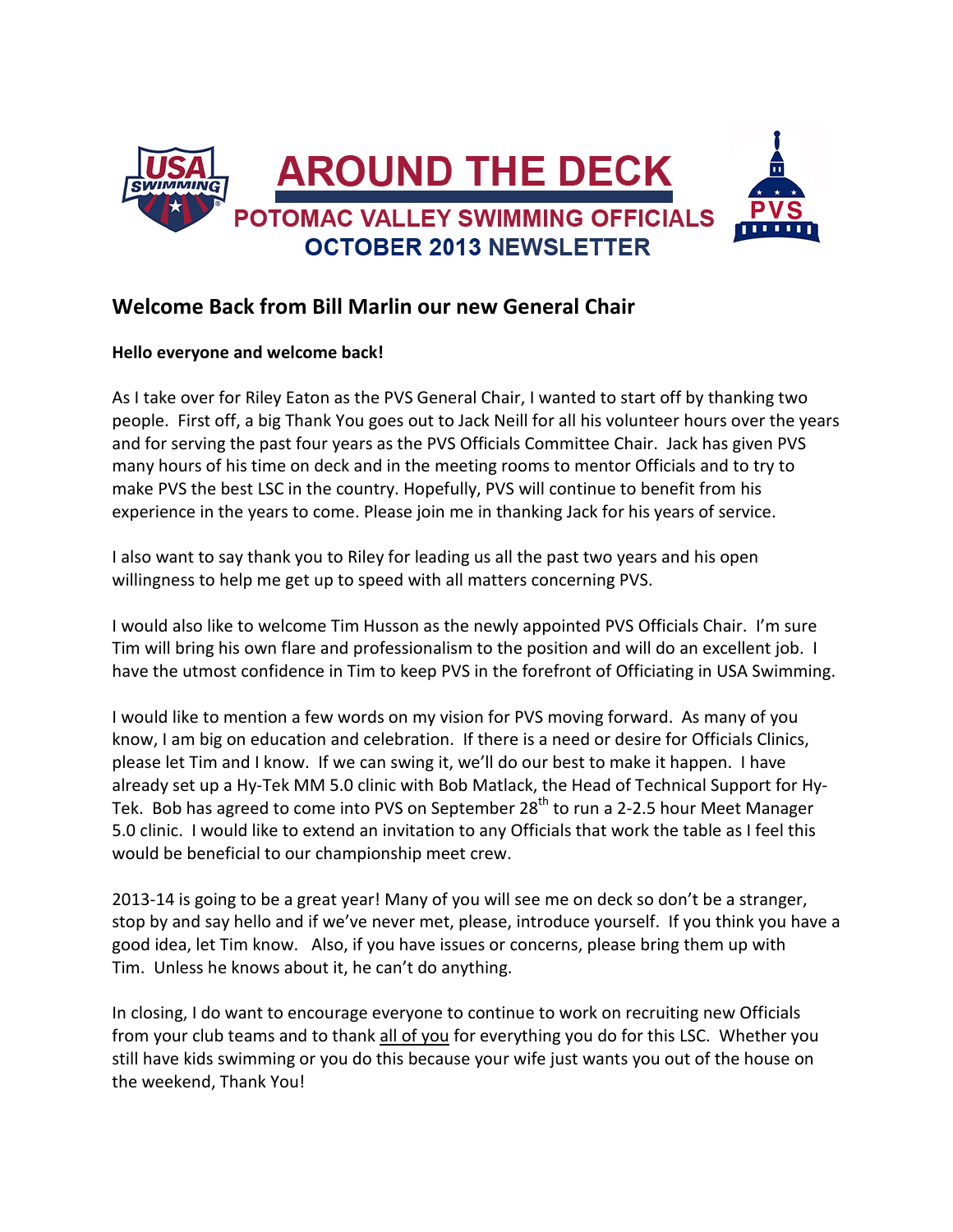#### **Welcome Tim!**

Here is a little background on our new Committee Chair. Tim swam two years in college at Manhattan College. He has worked for the past 35 years as an Electronics Engineer for the Naval Research Laboratory. Tim is married to Barbara and they have two children that swam in

PVS and has been a USA Swimming Official in PVS for 17 years and served as a member of the PVS Officials Committee for 8 years. He also serves on the USA Swimming Times & Recognition Committee as well as the Webmaster for PVS and the Eastern Zone.





# **From the Chairman**



#### **2014 Registration**

The USA Swimming Registration for 2014 is now available. Everyone is required to submit an online registration form this year. The online form is at [<https://www.emailmeform.com/builder/form/4a8bL106600422oO0gXk0ae>](https://www.emailmeform.com/builder/form/4a8bL106600422oO0gXk0ae).

If your Athlete Protection Training (APT) and/or your Background check expire in 2013, please renew them before submitting the application. Your application for registration cannot be processed until both these items are up to date. You must submit the registration form no later than December 20th to ensure you are registered for the start of 2014.

PVS has once again agreed to pay the registration fee for officials who have worked the required number of sessions in calendar year 2013. The minimum is ten sessions at PVSsanctioned meets. This does not include observed meets (e.g. H.S. and college meets), approved meets (e.g. DCPR Black History Meet) or meets in other LSCs. Every currentlyregistered official should have received an email from me last week giving their status towards the PVS-paid registration. Some of the email addresses in the USA Swimming database are not up-to-date, so if you didn't receive the email, please let me know and I will re-send your status.

If you haven't met the minimum number of sessions for a PVS-paid registration, there are still 28 more meets in 2013 at which you can work towards completing the requirement. It is my hope that all PVS Officials will qualify. If your PVS certification expires on 12/31/2013, please renew prior to the end of the year so you are all set for 2014. The re-certification requirements can be found at [<http://www.pvswim.org/official/recertification\\_requirements.html>](http://www.pvswim.org/official/recertification_requirements.html).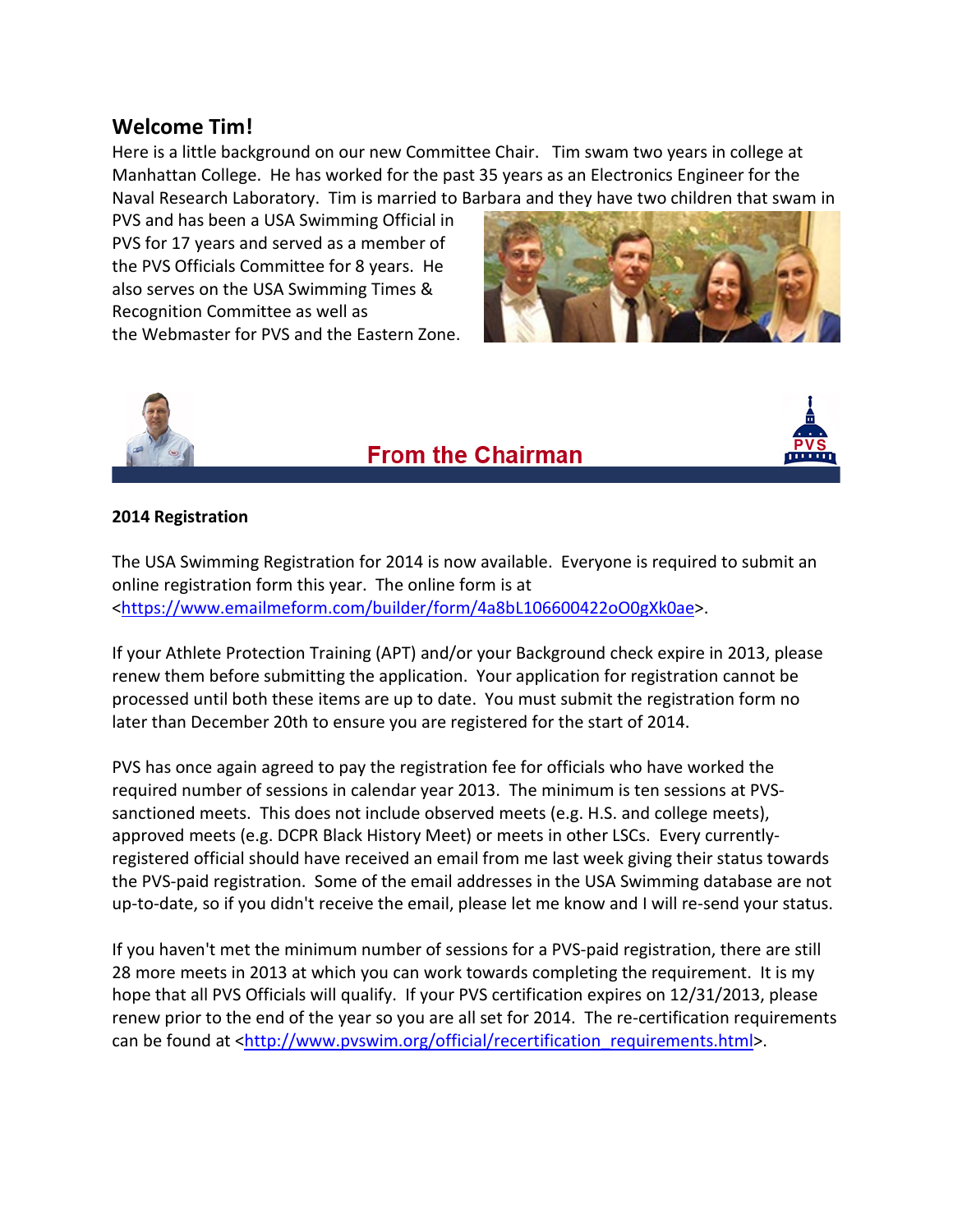The 2013-2014 competition season was well supported by PVS Officials and I thank you for that. I look forward to working with all of you again in the coming season.

## **You Make the Call!**

1. There are no provisions in the USA Swimming rulebook for swimmers with a disability. True or False?

2. What are the major categories of disabilities as described in USA Swimming rules?

3. LSCs cannot make special rules for swimmers with a disability. True or False?

4. A swimmer with a disability wishes to swim in a USA Swimming meet but does not have the qualifying time for that meet. Is there anything that can be done to permit the athlete to participate?

#### **Upcoming Meets**

#### *Please check the Meet Announcement to find the officials contact to volunteer your services.*

| October 2013 |                                                                                                            |             |                           |  |  |
|--------------|------------------------------------------------------------------------------------------------------------|-------------|---------------------------|--|--|
| Date         | Meet                                                                                                       | Host        | Location                  |  |  |
| $4 - 5$      | <b>Red &amp; Black</b><br>(by invitation)                                                                  | <b>UMAC</b> | Univ. of MD               |  |  |
| $5-6$        | <b>MAKO Fall Invitational</b>                                                                              | <b>MAKO</b> | <b>GMU</b>                |  |  |
| 5            | <b>MSSC Freestyle Meet</b><br>meet cancelled due to Fairland's closure                                     | <b>MSSC</b> | <b>Fairland</b>           |  |  |
| 6            | <b>PEAK Freestyle Meet</b>                                                                                 | <b>PEAK</b> | <b>PGS&amp;LC</b>         |  |  |
| $11 - 13$    | <b>Snow Pumpkin Invitational</b><br>(by invitation)                                                        | <b>SNOW</b> | <b>Claude Moore</b>       |  |  |
| $11 - 13$    | <b>RMSC October Kickoff</b><br>(by invitation)                                                             | <b>RMSC</b> | <b>Germantown</b>         |  |  |
| $12 - 13$    | <b>Harvest Moon</b>                                                                                        | <b>HACC</b> | <b>Herndon</b>            |  |  |
| 18-20        | <b>PVS October Open</b><br>updated 9/20/13                                                                 | <b>PM</b>   | <b>Lee District</b>       |  |  |
|              |                                                                                                            | <b>NCAP</b> | <b>PGS&amp;LC and UMD</b> |  |  |
|              | <b>Fairland site has been moved to</b><br><b>PGS&amp;LC on Friday and Saturday and</b><br>at UMD on Sunday | <b>FBST</b> | PGS&LC and UMD            |  |  |
| 19-20        | Mini Kick-Off                                                                                              | <b>MACH</b> | Univ. of MD               |  |  |
| 26-27        | <b>MSSC Fall Senior Meet</b>                                                                               | <b>MSSC</b> | <b>PGCC</b>               |  |  |
| 26-27        | Speedo Eastern States Senior Circuit<br>#1<br>(by invitation)                                              | <b>PEAK</b> | <b>PGS&amp;LC</b>         |  |  |



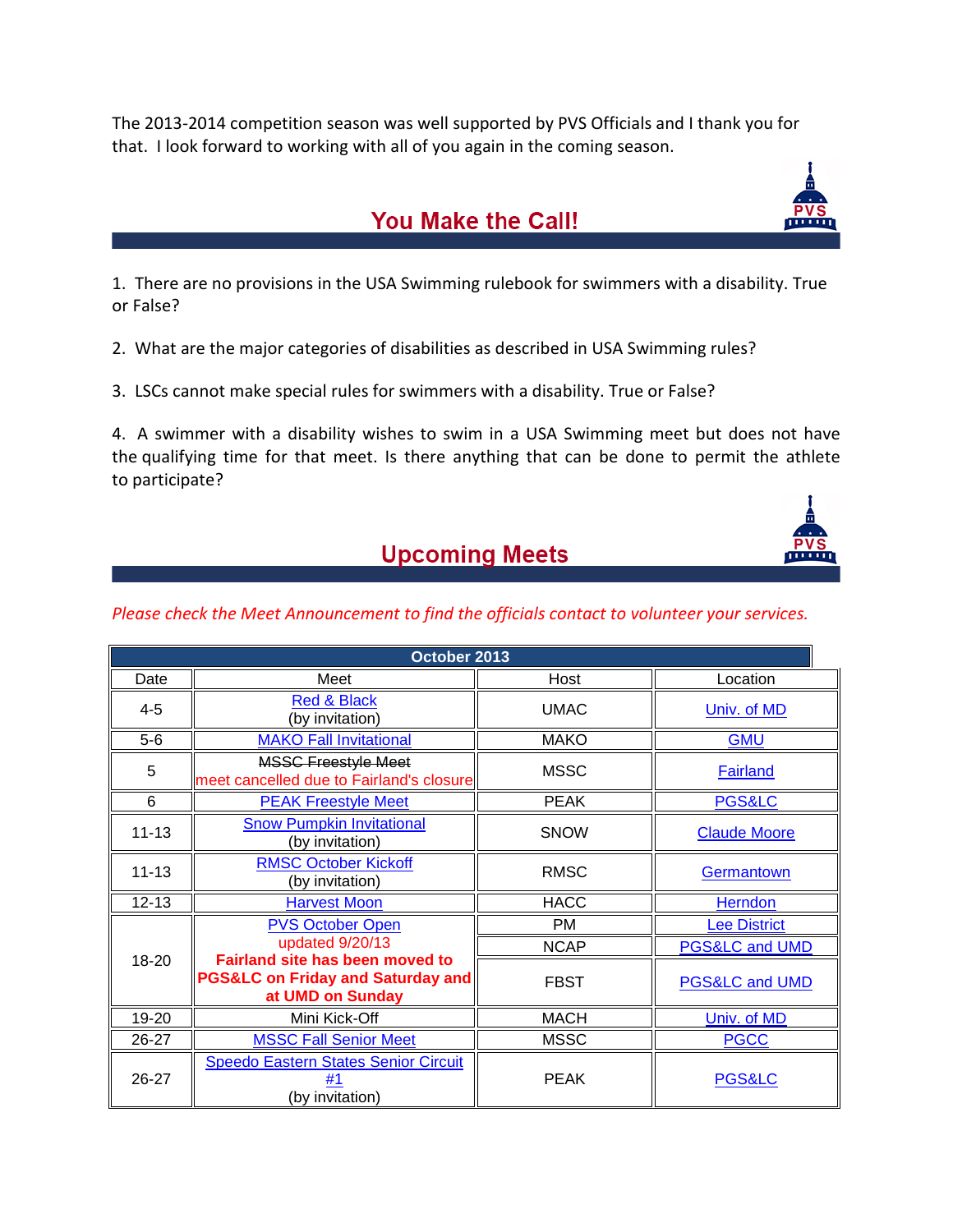| 26-27                | <b>Fall Gator Mini Meet</b>                          | AAC         | <b>Washington-Lee H.S</b> |  |  |
|----------------------|------------------------------------------------------|-------------|---------------------------|--|--|
| 26-27                | <b>SDS Monster Mash</b><br>(by invitation)           | <b>SDS</b>  | <b>South Run</b>          |  |  |
| <b>November 2013</b> |                                                      |             |                           |  |  |
| Date                 | Meet                                                 | Host        | Location                  |  |  |
| $2 - 3$              | National Age Group Challenge Meet<br>(By Invitation) | <b>RMSC</b> | Germantown                |  |  |
| $2 - 3$              | <b>DCPR November Distance Meet</b>                   | <b>DCPR</b> | <b>Takoma</b>             |  |  |
|                      | PVS November Open                                    | <b>FISH</b> | <b>Cub Run</b>            |  |  |
|                      |                                                      | <b>TBA</b>  | <b>PGS&amp;LC</b>         |  |  |
| $8 - 10$             |                                                      | <b>PAC</b>  | <b>PGS&amp;LC</b>         |  |  |
|                      |                                                      | <b>FBST</b> | Mt. Vernon                |  |  |
| 10                   | YORK Friendship Mini Meet<br>(by invitation)         | <b>YORK</b> | <b>Spring Hill</b>        |  |  |
| $14 - 16$            | Grand Prix Series (SCY)                              |             | University of Minnesota   |  |  |
| $15 - 17$            | <b>RMSC November Invitational</b><br>(by invitation) | <b>RMSC</b> | <b>MLK</b>                |  |  |
| $16 - 17$            | Odd Ball Challenge                                   | <b>FAST</b> | <b>Fairland</b>           |  |  |
| $22 - 24$            | Swim & Rock<br>(By Invitation)                       | <b>SDS</b>  | <b>Oak Marr</b>           |  |  |
| 24                   | <b>Pilgrim Pentathlon</b>                            | <b>NCAP</b> | <b>Claude Moore</b>       |  |  |

## **Jack Neill Receives Maxwell Excellence Award**



Swimming World magazine and Maxwell Medals wish to recognize an official for their outstanding contributions to local swimming. Each LSC or other governing body can submit a candidate that is deserving of recognition. One official will be selected by a sub-committee of the National Officials Committee to be recognized in Swimming World magazine every two months. The selected official will receive an attractive award from Maxwell.



Jack Neill is the hardest working official in Potomac Valley Swimming. He has been an official for 14 years and been a referee for the past nine years. He has been a long-time member of the Potomac Valley Officials Committee. In 2008, on his own initiative, Jack started a newsletter for the LSC officials. Since then, Jack has been the editor and primary writer for that newsletter producing eight newsletters a year. This has been a great communication tool for the Officials Committee in Potomac Valley. In 2009, Jack was appointed the LSC Officials Chair by the PVS General Chair. Despite the added responsibility, he continues to work more meets in the LSC than anyone. He is just as likely to show up at a mini meet as at an LSC championship meet. Jack relishes his role as a mentor to trainee officials and can be seen working as a Stroke & Turn Judge, Chief Judge or Starter as often as he is a Referee. Jack truly leads by example, and the quality of officiating in Potomac Valley is a tribute to that leadership. **A hearty**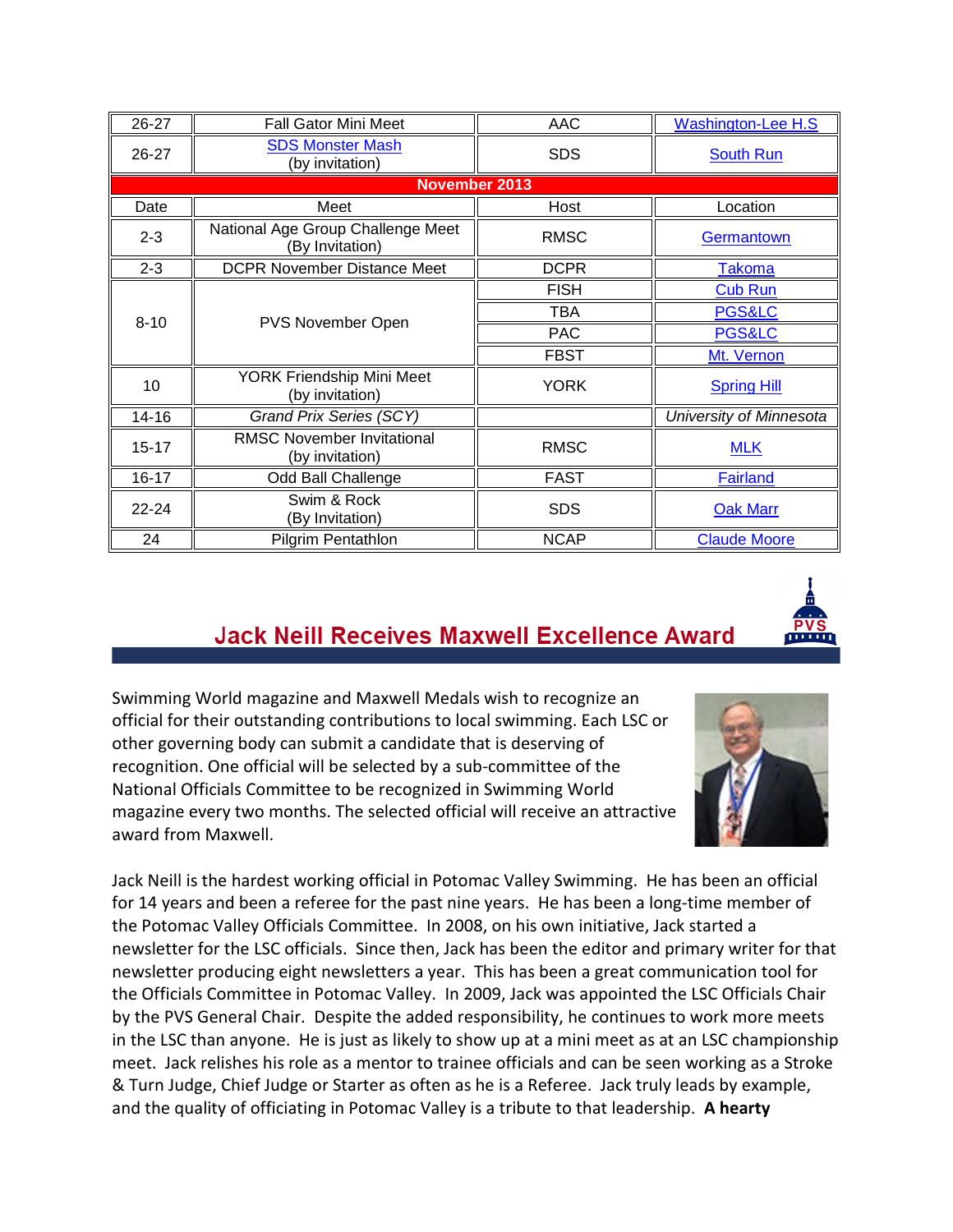**congratulation goes out to Jack from all of the officials in Potomac Valley for his many years of leadership, mentoring and support.**

# **Updated Officials Briefing**

USA Swimming has posted an updated version of the recommended stroke briefing, including all recent changes. This the PVS recommended briefing. Follow the link to see the new briefing. [http://www.usaswimming.org/\\_Rainbow/Documents/c7dfbe7a-e30b-453a-b1e1](http://www.usaswimming.org/_Rainbow/Documents/c7dfbe7a-e30b-453a-b1e1-a996f4d9217d/Officials_Briefing_2013.pdf) [a996f4d9217d/Officials\\_Briefing\\_2013.pdf](http://www.usaswimming.org/_Rainbow/Documents/c7dfbe7a-e30b-453a-b1e1-a996f4d9217d/Officials_Briefing_2013.pdf)

### **Board of Directors Representative**

Congratulations go out to Mike Rubin for winning his second election as our Potomac Valley Board of Directors Officials Representative. Mike represents all of us as a voting member of the Potomac Valley Swimming Board of Directors. Mike's responsibilities include representing the views of our officials as we make decisions considering the management of our LSC.

## **Officiating Disability Swimming Opportunity**

There is an upcoming opportunity to become involved in officiating at disability meets. The 2013 Fred Lamback Disability Meet is being held October 19-20 in Augusta, GA. There will be a U.S. Paralympics Officials Course held in conjunction with the meet on Friday October, 18.

Meet Information, including the meet announcement and an application to officiate can be found at [<http://www.swimasl.com/SubTabGeneric.jsp?team=gsasl&\\_stabid\\_=67014>](http://www.swimasl.com/SubTabGeneric.jsp?team=gsasl&_stabid_=67014). Officiating at a disability meet can be a rewarding experience, so if you are so inclined, please check it out.

Congratulations to Bob Vincent on being selected as the Eastern Zone Officials Chair during the Eastern Zone meeting at the USA Swimming National Convention this year. Bob will be working









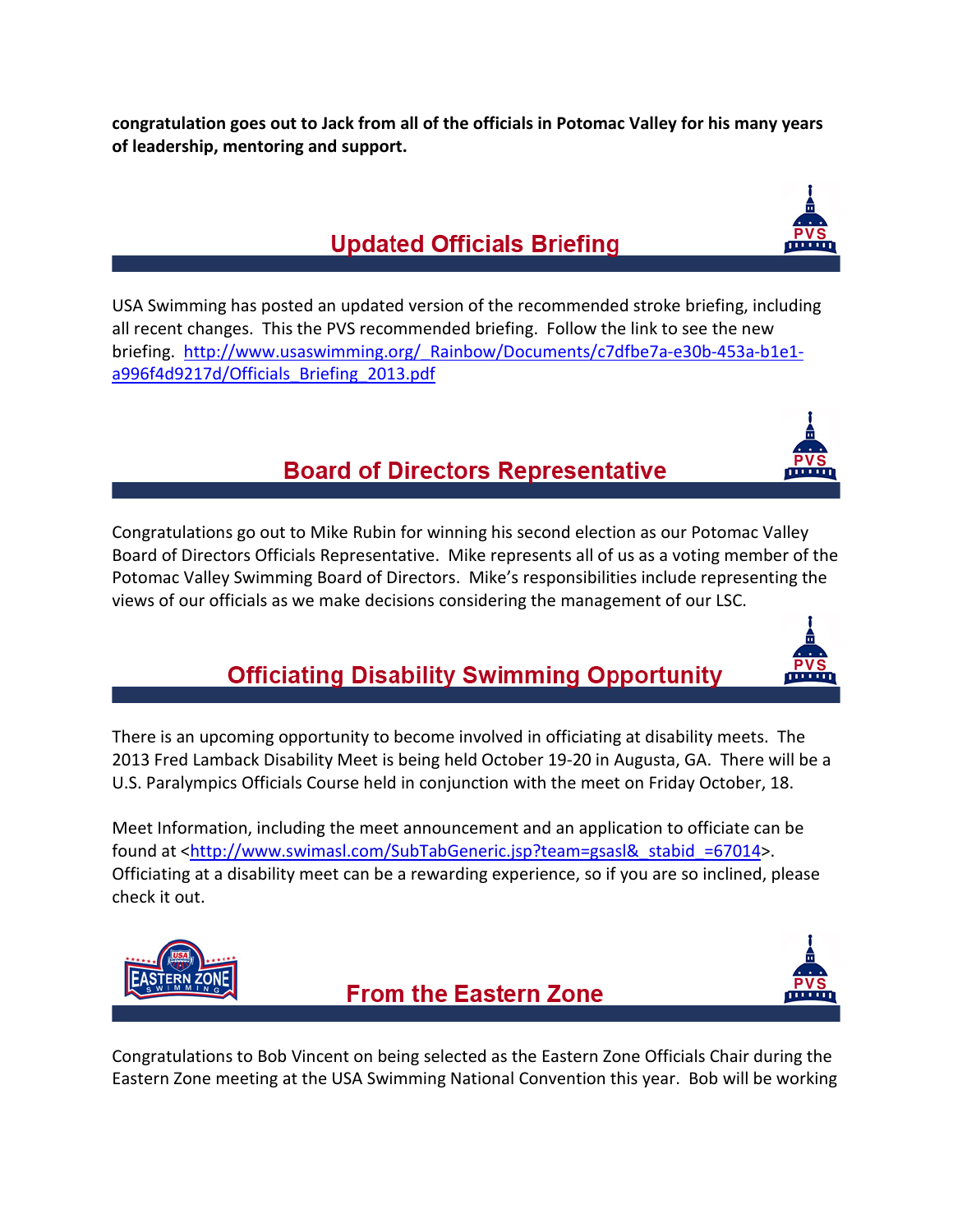with each of the LSC Officials Chairs and our two Zone Directors to staff Zone and Sectional meets with Meet Referees.



# **UPCOMING CLINICS**

| <b>Upcoming Clinics</b>                         |                                |                        |                         |                           |  |  |
|-------------------------------------------------|--------------------------------|------------------------|-------------------------|---------------------------|--|--|
| <b>Date</b>                                     | <b>Clinic</b>                  | <b>Location</b>        | <b>Time</b>             | Who's<br><b>Attending</b> |  |  |
| Tuesday<br>September<br>24                      | <b>Administrative Official</b> | <b>Fairland</b>        | 7:00 - 9:00 PM          | list                      |  |  |
| Saturday<br>September<br>28                     | <b>Stroke &amp; Turn</b>       | <b>Madeira School</b>  | $8:00 - 10:30$<br>AM    | <u>list</u>               |  |  |
| Saturday<br>September<br>28<br>(date<br>change) | <b>Stroke &amp; Turn</b>       | <b>GMU</b>             | $8:00 - 10:30$<br>AM    | list                      |  |  |
| Saturday<br>September<br>28                     | <b>Stroke &amp; Turn</b>       | Freedom Center         | $8:00 - 10:30$<br>AM    | <u>list</u>               |  |  |
| Saturday<br>September<br>28                     | <b>Starter</b>                 | <b>Freedom Center</b>  | 11:00 AM -<br>1:00 PM   | list                      |  |  |
| Sunday<br>September<br>29                       | <b>Stroke &amp; Turn</b>       | <b>MLK Swim Center</b> | $8:00 - 10:30$<br>AM    | <u>list</u>               |  |  |
| Sunday<br>September<br>29                       | <b>Starter</b>                 | <b>MLK Swim Center</b> | $11:00$ AM -<br>1:00 PM | list                      |  |  |
| Sunday<br>September<br>29                       | <b>New Referee</b>             | <b>Overlee</b>         | 11:00 AM -<br>1:00 PM   | By<br>Invitation          |  |  |
| Sunday<br>September<br>29                       | Referee                        | <b>Overlee</b>         | 1:00 - 3:00 PM          | list                      |  |  |
| Sunday<br>September                             | <b>Chief Judge</b>             | <b>MLK Swim Center</b> | 1:30 - 3:30 PM          | list                      |  |  |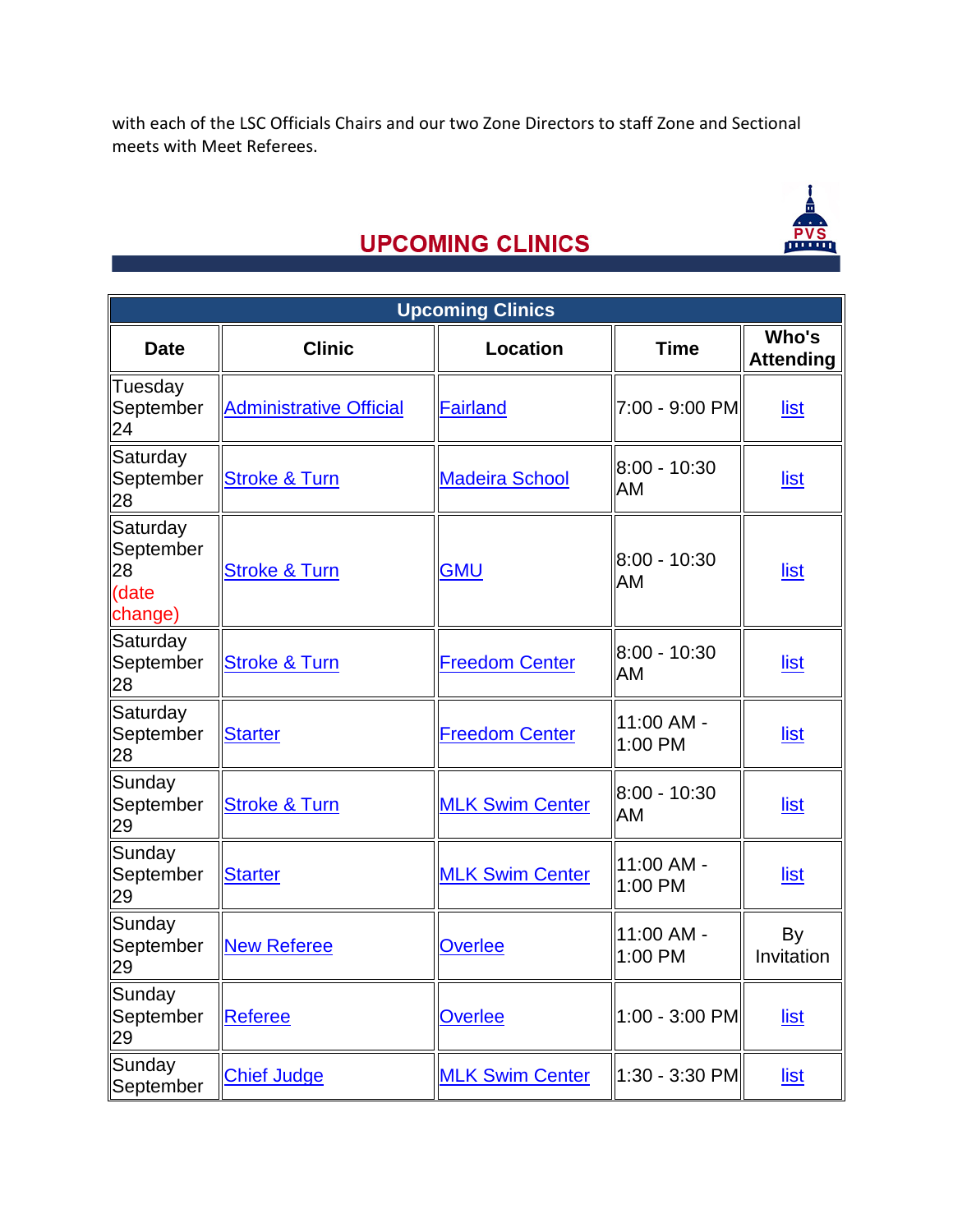| 29                             |                                                  |                                           |                                   |             |
|--------------------------------|--------------------------------------------------|-------------------------------------------|-----------------------------------|-------------|
| Tuesday<br>October 1           | <b>Administrative Official</b>                   | <b>Overlee</b>                            | 7:00 - 9:00 PM                    | list        |
| Thursday<br>October 3          | <b>Stroke &amp; Turn</b>                         | <b>PGCC</b>                               | 6:30 - 9:00 PM                    | <u>list</u> |
| Sunday<br>October <sub>6</sub> | <b>Hy-Tek Computer</b><br><b>Operator</b>        | <b>MLK Swim Center</b>                    | 10:00 AM -<br><b>NOON</b>         | <u>list</u> |
| Sunday<br>October <sub>6</sub> | <b>Colorado Timing System</b><br><b>Operator</b> | <b>MLK Swim Center</b>                    | NOON - 2:00<br><b>PM</b>          | <u>list</u> |
| Saturday<br>October 12         | <b>Starter</b>                                   | <b>Herndon</b><br><b>Community Center</b> | 8:00 - 10:00<br><b>IAM</b>        | <u>list</u> |
| Saturday<br>October 12         | <b>Stroke and Turn</b>                           | <b>Herndon</b><br><b>Community Center</b> | ll10:00 AM -<br>12:30 PM          | list        |
| Sunday<br>October 13           | <b>Colorado Timing System</b><br><b>Operator</b> | Herndon<br><b>Community Center</b>        | $9:00 - 11:00$<br><b>IAM</b>      | <u>list</u> |
| Sunday<br>October 13           | <b>Hy-Tek Computer</b><br><b>Operator</b>        | <b>Herndon</b><br><b>Community Center</b> | <b>INOON - 2:00</b><br><b>IPM</b> | <u>list</u> |
| Tuesday<br>October 15          | <b>Stroke &amp; Turn</b>                         | <b>Fairland</b>                           | 6:30 - 9:00 PM                    | <u>list</u> |
| Tuesday<br>October 22          | <b>Starter</b>                                   | <b>Fairland</b>                           | 7:00 - 9:00 PM                    | <u>list</u> |
| Saturday<br>October 26         | <b>Stroke &amp; Turn</b>                         | Takoma                                    | 10:00 - 12:30<br><b>PM</b>        | <u>list</u> |
| Sunday<br>October 27           | <b>Hy-Tek Computer</b><br><b>Operator</b>        | <b>KSAC</b> (formerly<br>MAC)             | ll9:00 - 11:00<br><b>AM</b>       | list        |
| Sunday<br>October 27           | <b>Colorado Timing System</b><br><b>Operator</b> | <b>KSAC</b> (formerly<br>MAC)             | 11:00 AM -<br>1:30 PM             | <u>list</u> |

#### You Make the Call Resolution

mm

1. False. USA Swimming Rules & Regulations state the Referee "may modify any rule for a competitive swimmer who has a disability. Such modification shall be in accordance with Article 105 of this rulebook." Applicable Rules: 102.13.8, part 105.

2. There are four major categories of disabilities: • Blind and Visually Impaired • Deaf and Hard of Hearing • Mentally Impaired • Physical Disabilities. Applicable Rules: part 105.